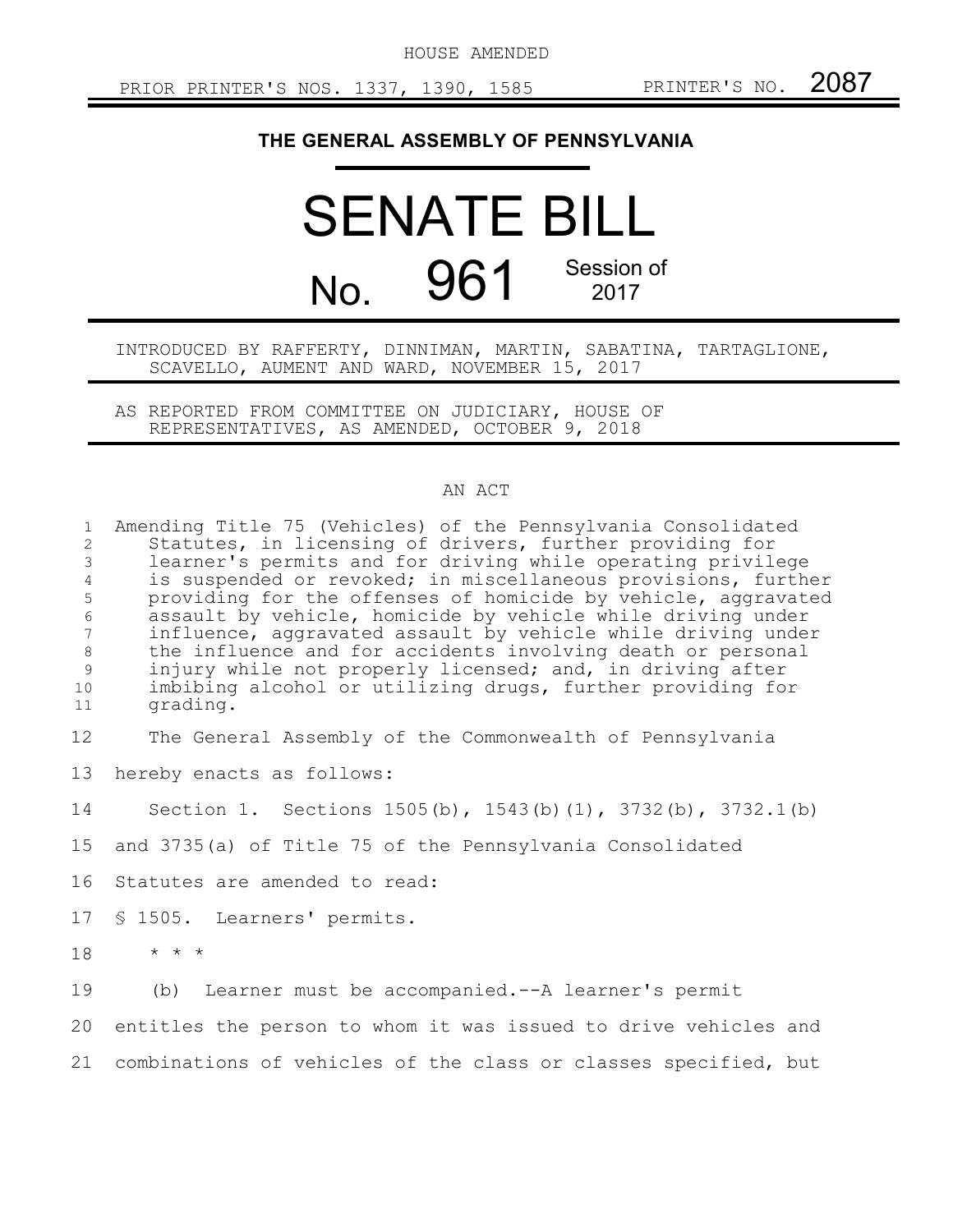only while the holder of the learner's permit is accompanied by and under the immediate supervision of a person who: 1 2

(1) is at least 21 years of age or, if the spouse of the learner's permit holder, is at least 18 years of age; or, if a parent, guardian or person in loco parentis of the learner's permit holder, is at least 18 years of age; 3 4 5 6

(2) is licensed to drive vehicles of the class then being driven by the holder of the learner's permit; [and] 7 8

(3) is actually occupying a seat beside the holder of the learner's permit unless the vehicle is a motorcycle[.] $\sum$ and 9 10 11

(4) is not manifestly under the influence of alcohol or a controlled substance, except a controlled substance taken pursuant to a lawful order of a practitioner, DRUGS to the degree that the person may endanger themselves or others. \* \* \* **<-- <--** 12 13 14 15 16

§ 1543. Driving while operating privilege is suspended or revoked. 17 18

\* \* \* 19

(b) Certain offenses.-- 20

21

(1) The following shall apply:

(i) A person who drives a motor vehicle on a highway or trafficway of this Commonwealth at a time when the person's operating privilege is suspended or revoked as a condition of acceptance of Accelerated Rehabilitative Disposition for a violation of section 3802 (relating to driving under influence of alcohol or controlled substance) or the former section 3731, because of a violation of section 1547(b)(1) (relating to suspension for refusal) or 3802 or former section 3731 or is 22 23 24 25 26 27 28 29 30

20170SB0961PN2087 - 2 -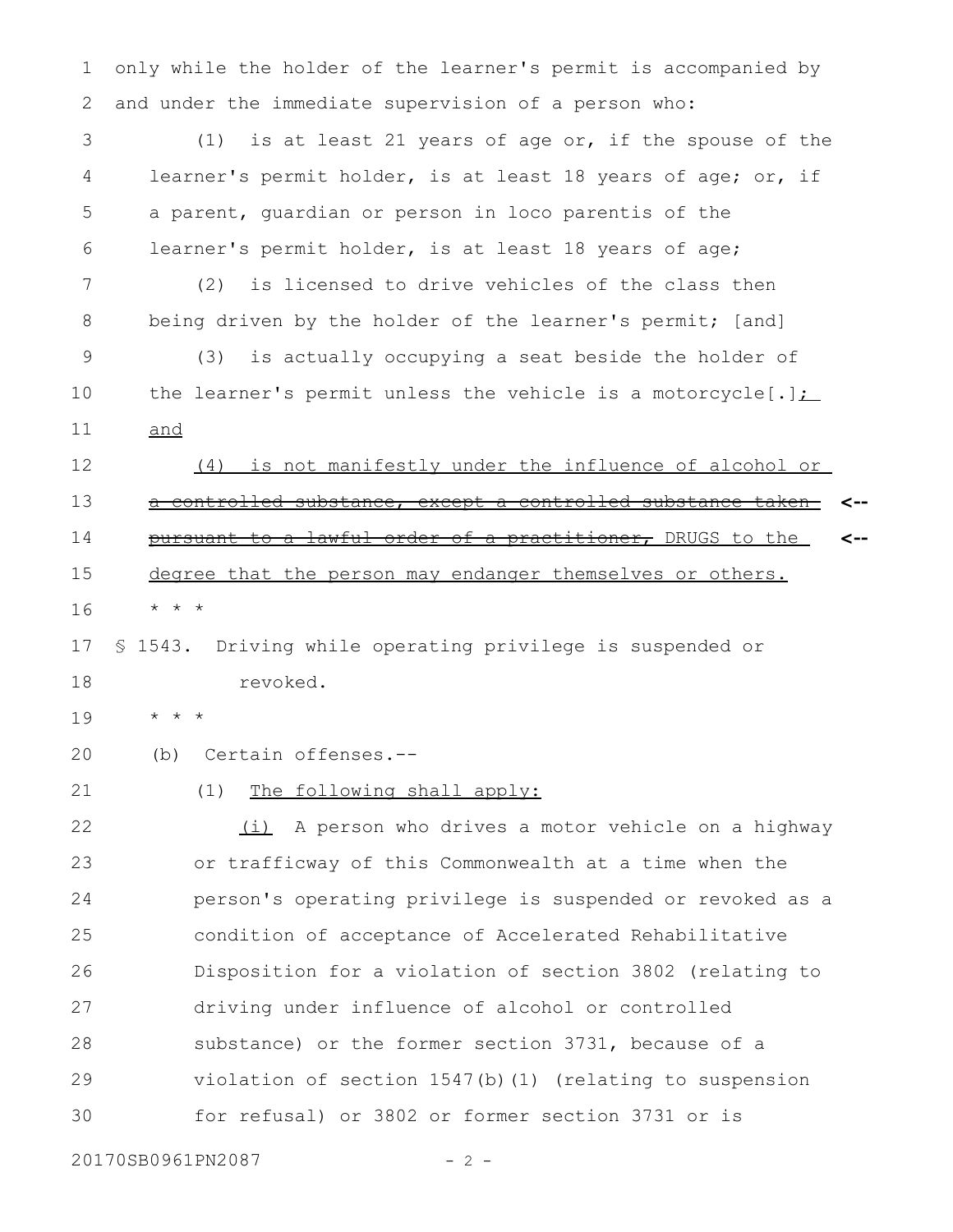suspended under section 1581 (relating to Driver's License Compact) for an offense substantially similar to a violation of section 3802 or former section 3731 shall, upon a first conviction, be guilty of a summary offense and shall be sentenced to pay a fine of \$500 and to undergo imprisonment for a period of not less than 60 days nor more than 90 days. 1 2 3 4 5 6 7

(ii) A second violation of this paragraph shall constitute a summary offense and, upon conviction of this paragraph, a person shall be sentenced to pay a fine of \$1,000 and to undergo imprisonment for not less than 90 days. 8 9 10 11 12

(iii) A third or subsequent violation of this paragraph shall constitute a misdemeanor of the third degree and, upon conviction of this paragraph, a person shall be sentenced to pay a fine of \$2,500 and to undergo imprisonment for not less than six months. 13 14 15 16 17

\* \* \* 18

§ 3732. Homicide by vehicle. 19

\* \* \* 20

(b) Sentencing.-- 21

(1) In addition to any other penalty provided by law, a person convicted of a violation of subsection (a) may be sentenced to an additional term not to exceed five years' confinement if at trial the prosecution proves beyond a reasonable doubt that the offense occurred in an active work zone. 22 23 24 25 26 27

(1.1) In addition to any other penalty provided by law, a person convicted of a violation of subsection (a) [as the result of a violation of section] who is also convicted of a 28 29 30

20170SB0961PN2087 - 3 -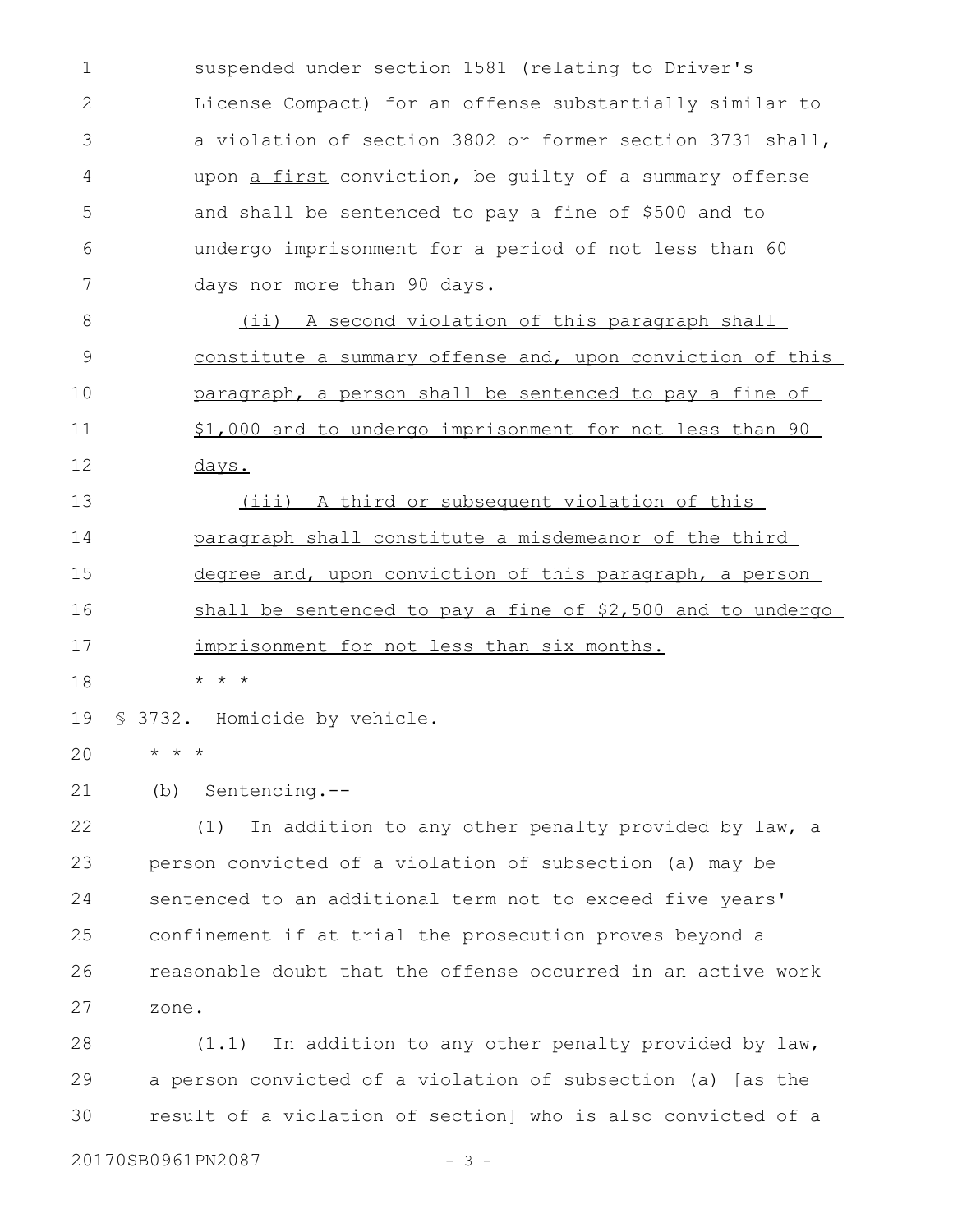violation of section 1501 (relating to drivers required to be licensed), 1543 (relating to driving while operating privilege is suspended or revoked), 3316 (relating to prohibiting text-based communications), 3325 (relating to duty of driver on approach of emergency vehicle) or 3327 (relating to duty of driver in emergency response areas) [and who is convicted of violating section 3316, 3325 or 3327] may be sentenced to an additional term not to exceed five years' confinement [when the violation resulted in death]. 1 2 3 4 5 6 7 8 9

(2) The prosecution must indicate intent to proceed under this section in the indictment or information which commences the prosecution. 10 11 12

(3) The Pennsylvania Commission on Sentencing, pursuant to 42 Pa.C.S. § 2154 (relating to adoption of guidelines for sentencing), shall provide for a sentencing enhancement for an offense under this section when the violation occurred in an active work zone or [was the result of a violation of section] the individual was also convicted of a violation of section 1501, 1543, 3316, 3325 or 3327. 13 14 15 16 17 18 19

§ 3732.1. Aggravated assault by vehicle. 20

\* \* \* 21

(b) Sentencing.-- 22

(1) In addition to any other penalty provided by law, a person convicted of a violation of subsection (a) may be sentenced to an additional term not to exceed two years' confinement if at trial the prosecution proves beyond a reasonable doubt that the offense occurred in an active work zone. 23 24 25 26 27 28

(2) In addition to any other penalty provided by law, a person convicted of a violation of subsection (a) [as the 29 30

20170SB0961PN2087 - 4 -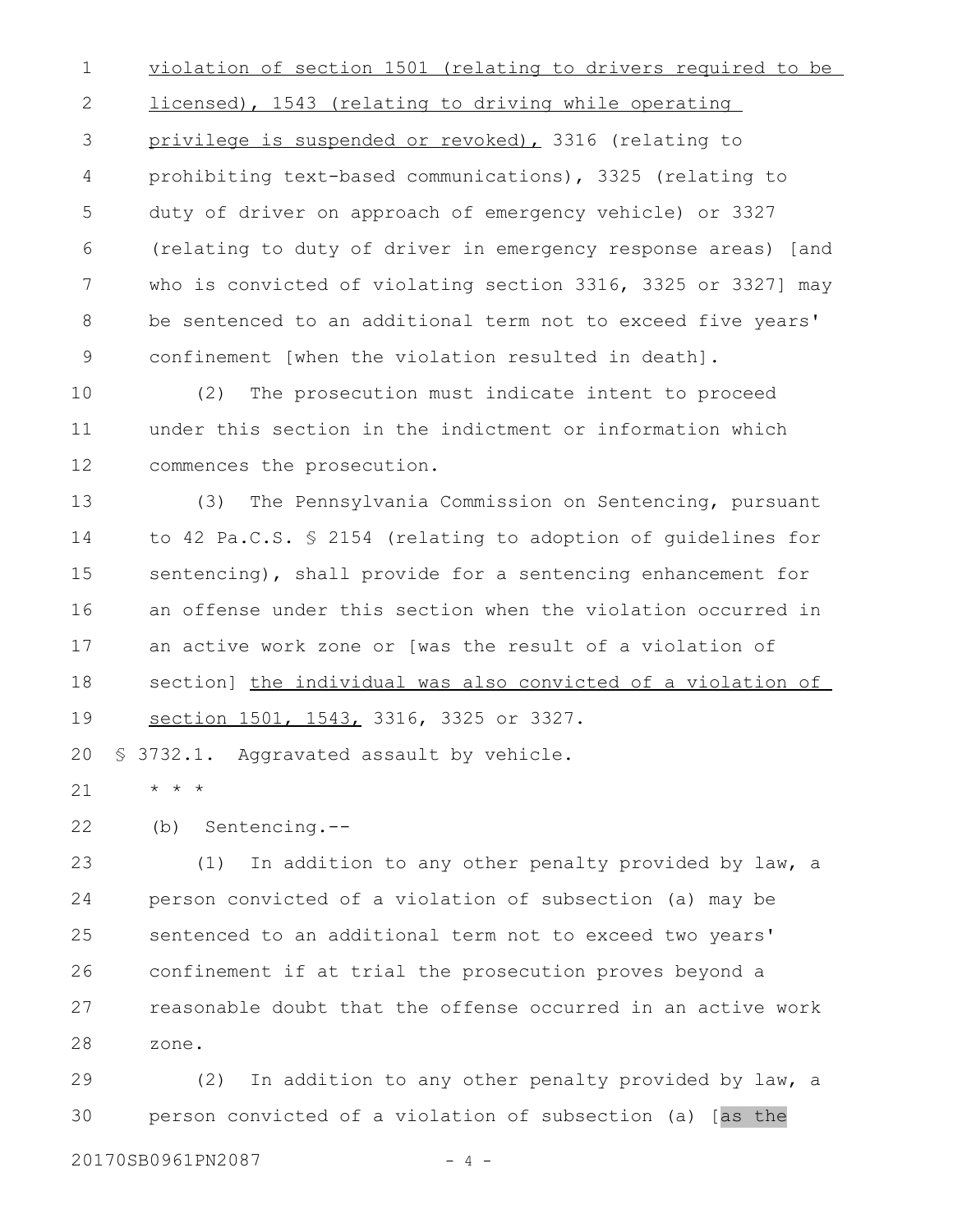result of a violation of section] who is also convicted of a violation of section 1501 (relating to drivers required to be licensed), 1543 (relating to driving while operating privilege is suspended or revoked), 3316 (relating to prohibiting text-based communications), 3325 (relating to duty of driver on approach of emergency vehicle) or 3327 (relating to duty of driver in emergency response areas) [and who is convicted of violating section 3316, 3325 or 3327] may be sentenced to an additional term not to exceed two years' confinement [when the violation resulted in serious bodily injury]. 1 2 3 4 5 6 7 8 9 10 11

(3) The prosecution must indicate intent to proceed under this section in the indictment or information which commences the prosecution. 12 13 14

(4) The Pennsylvania Commission on Sentencing, under 42 Pa.C.S. § 2154 (relating to adoption of guidelines for sentencing), shall provide for a sentencing enhancement for an offense under this section when the violation occurred in an active work zone or [was the result of a violation of section] the individual was also convicted of a violation of section 1501, 1543, 3316, 3325 or 3327. 15 16 17 18 19 20 21

§ 3735. Homicide by vehicle while driving under influence. (a) Offense defined.--[Any person who unintentionally causes the death of another person as the result of a violation of section 3802 (relating to driving under influence of alcohol or controlled substance) and who is convicted of violating section 3802 is guilty of a felony of the second degree when the violation is the cause of death and the sentencing court shall order the person to serve a minimum term of imprisonment of not less than three years. A consecutive three-year term of 22 23 24 25 26 27 28 29 30

20170SB0961PN2087 - 5 -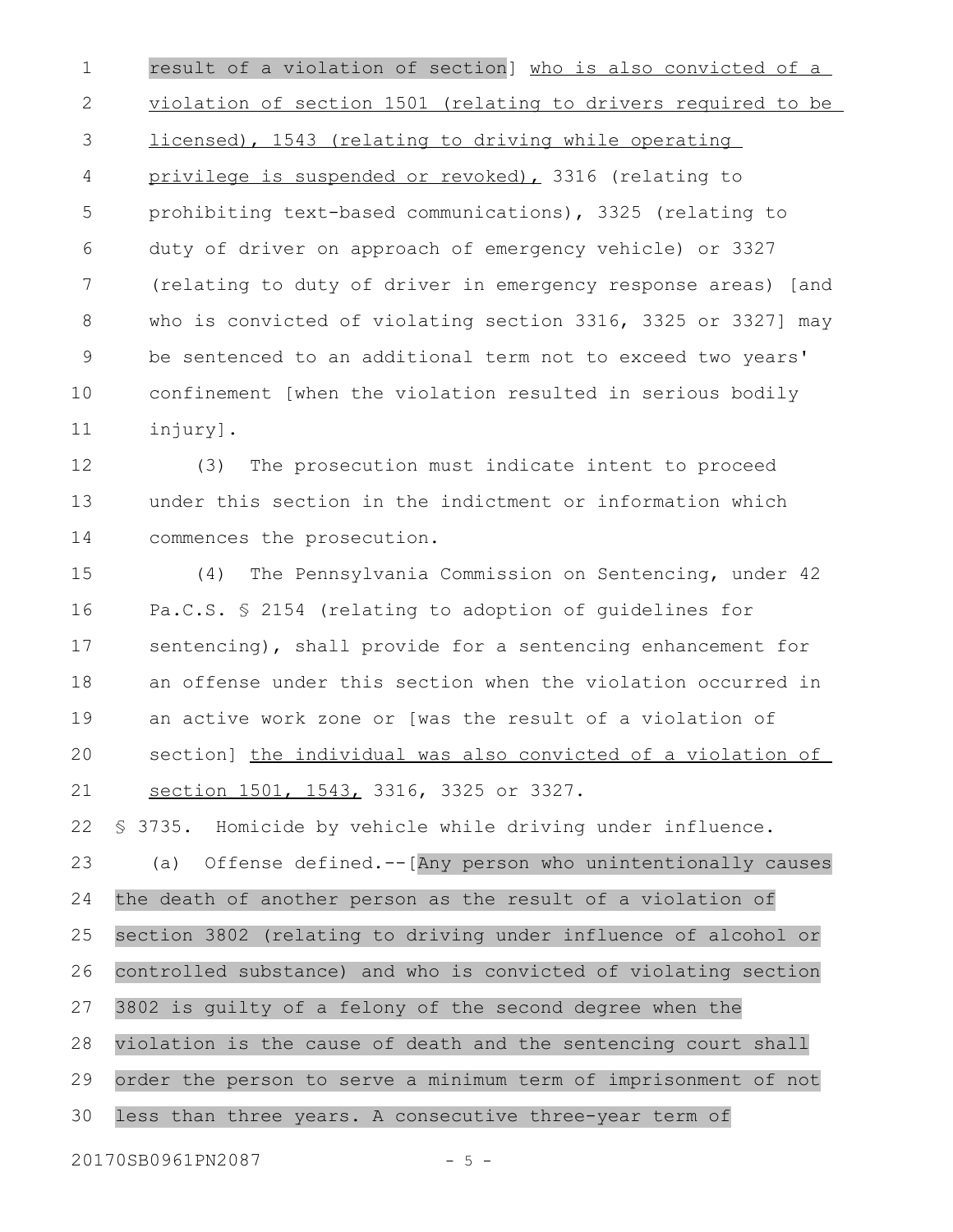imprisonment shall be imposed for each victim whose death is the result of the violation of section 3802.] (1) A person who unintentionally causes the death of another person as the result of a violation of section 3802 (relating to driving under influence of alcohol or controlled substance) and who is convicted of violating section 3802: (i) is guilty of a felony of the second degree; or (ii) is guilty of a felony of the first degree if, before sentencing on the present violation, the person has incurred a conviction, adjudication of delinquency, juvenile consent decree, acceptance of Accelerated Rehabilitative Disposition or other form of preliminary disposition for any of the following: (A) An offense under section 3802. (B) An offense under former section 3731 (relating to driving under influence of alcohol or controlled substance). (C) An offense which constitutes a felony under this subchapter. (D) An offense substantially similar to an offense under clause (A), (B) or (C) in another jurisdiction. (E) Any combination of the offenses under clause  $(A)$ ,  $(B)$ ,  $(C)$  or  $(D)$ . (2) The sentencing court shall order a person convicted under paragraph (1)(i) to serve a minimum term of imprisonment of not less than three years. A consecutive three-year term of imprisonment shall be imposed for each victim whose death is the result of a violation of section 3802. 1 2 3 4 5 6 7 8 9 10 11 12 13 14 15 16 17 18 19 20 21 22 23 24 25 26 27 28 29 30

20170SB0961PN2087 - 6 -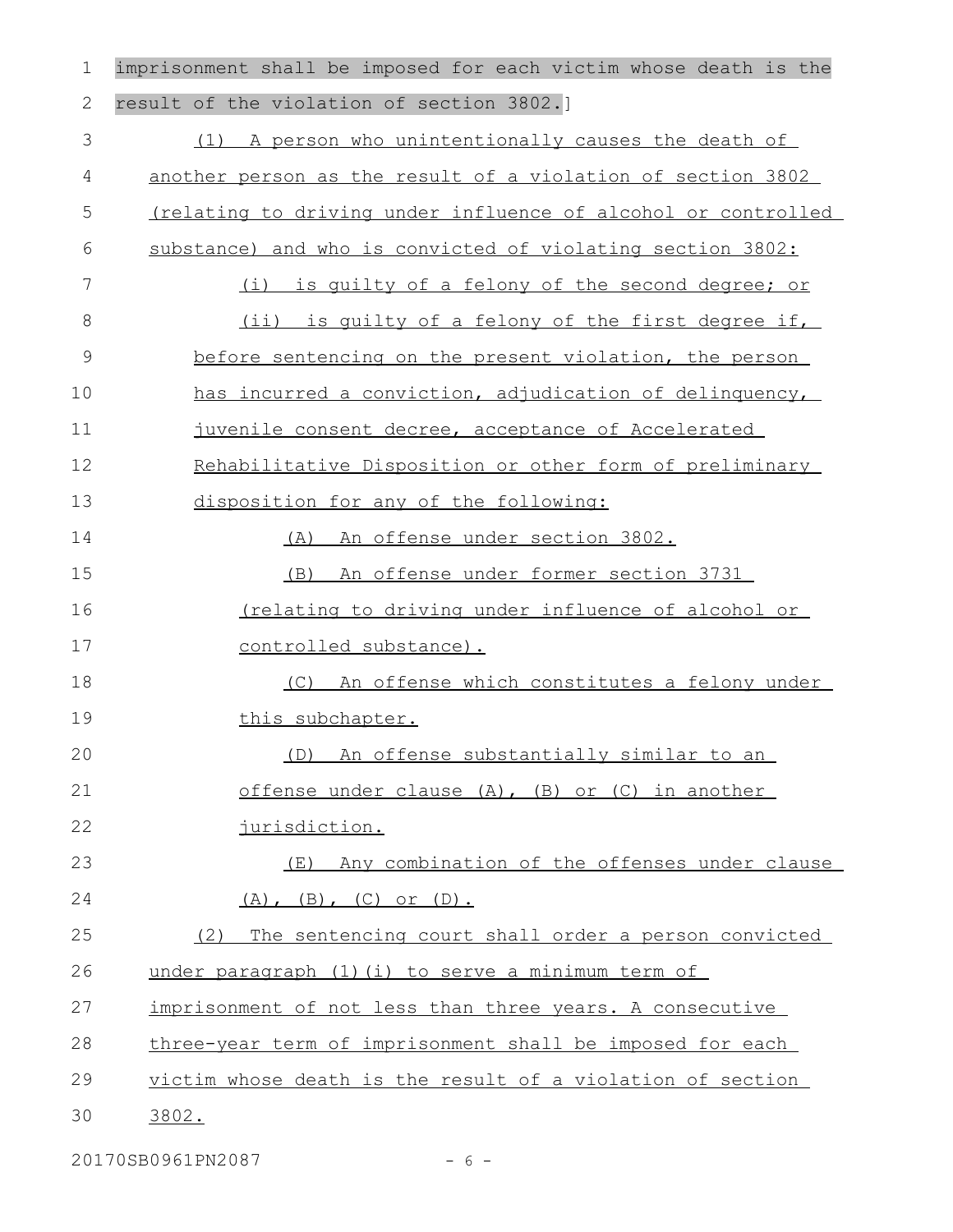| $\mathbf 1$                | The sentencing court shall order a person convicted<br>(3)              |  |
|----------------------------|-------------------------------------------------------------------------|--|
| 2                          | under paragraph (1) (ii) to serve a minimum term of                     |  |
| 3                          | imprisonment of:                                                        |  |
| 4                          | Not less than five years if, before sentencing<br>(i)                   |  |
| 5                          | on the present violation, the person has one prior                      |  |
| 6                          | conviction, adjudication of delinquency, juvenile consent               |  |
| 7                          | decree, acceptance of accelerated rehabilitative                        |  |
| 8                          | disposition or other form of preliminary disposition for                |  |
| 9                          | any of the offenses listed under paragraph (1) (ii) (A),                |  |
| 10                         | (B), (C), (D) or (E). A consecutive five-year term of                   |  |
| 11                         | imprisonment shall be imposed for each victim whose death               |  |
| 12                         | <u>is the result of a violation of section 3802.</u>                    |  |
| 13                         | Not less than seven years if, before sentencing<br>$(i$ i)              |  |
| 14                         | on the present violation, the person has incurred at                    |  |
| 15                         | least two prior convictions, adjudications of                           |  |
| 16                         | delinquency, juvenile consent decrees, acceptances of                   |  |
| 17                         | Accelerated Rehabilitative Disposition or other forms of                |  |
| 18                         | preliminary disposition for any of the offenses listed                  |  |
| 19                         | under paragraph $(1)$ $(ii)$ $(A)$ , $(B)$ , $(C)$ , $(D)$ or $(E)$ . A |  |
| 20                         | consecutive seven-year term of imprisonment shall be                    |  |
| 21                         | imposed for each victim whose death is the result of a                  |  |
| 22                         | violation of section 3802.                                              |  |
| 23                         | $\star$ $\star$ $\star$                                                 |  |
| 24                         | Section 2. Section 3735.1 of Title 75 is amended by adding a            |  |
| 25                         | subsection to read:                                                     |  |
| 26                         | \$ 3735.1. Aggravated assault by vehicle while driving under the        |  |
| 27                         | influence.                                                              |  |
| 28                         | * * *                                                                   |  |
| 29                         | Sentencing.--In addition to any other penalty provided<br>(a.1)         |  |
| 30                         | by law, a person convicted of a violation of subsection (a) and         |  |
| 20170SB0961PN2087<br>$-7-$ |                                                                         |  |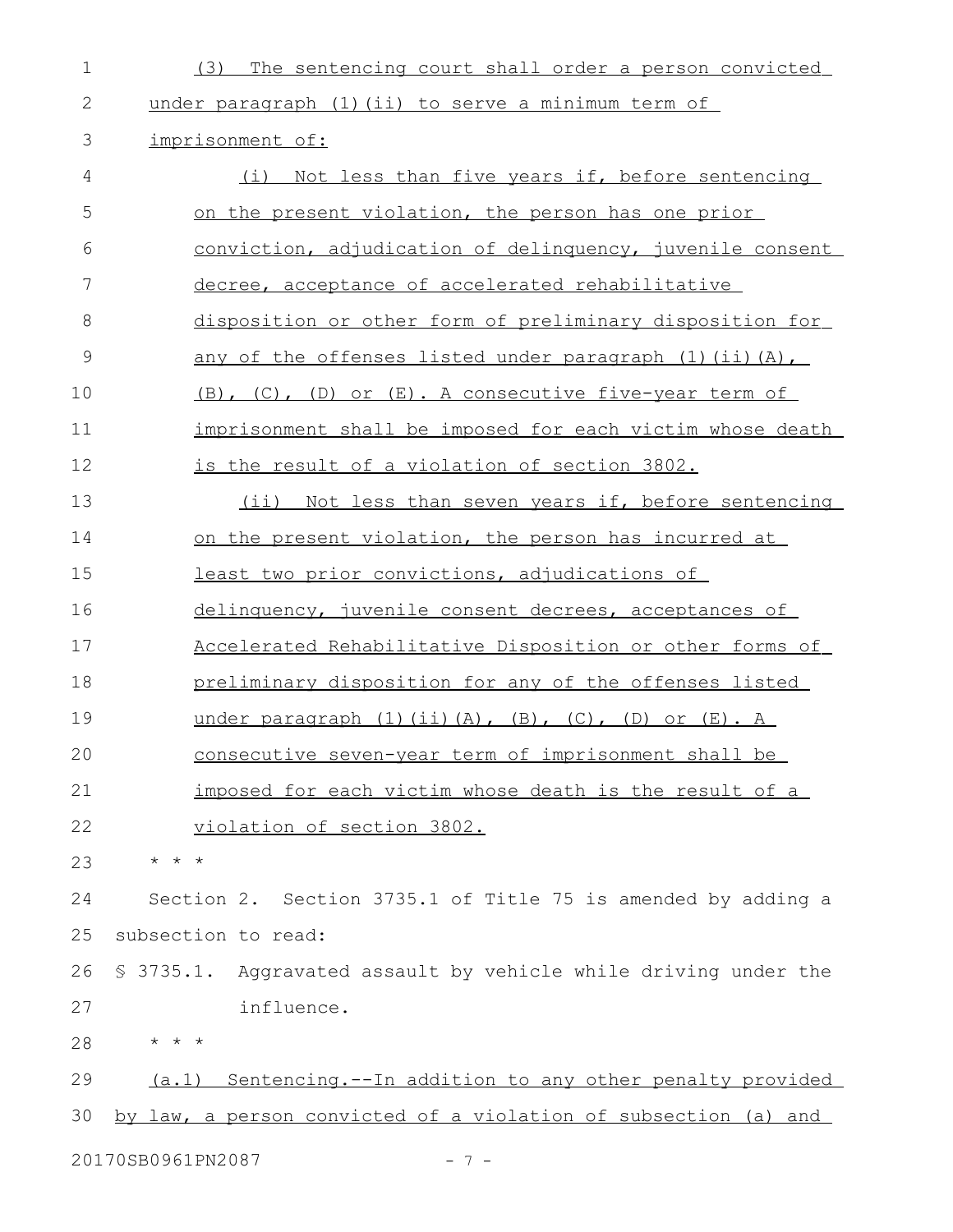| 1             | a violation of section 1501 (relating to drivers required to be  |
|---------------|------------------------------------------------------------------|
| 2             | licensed) or 1543 (relating to driving while operating privilege |
| 3             | is suspended or revoked) when committed at the same time and     |
| 4             | place may be sentenced to an additional term not to exceed two   |
| 5             | years' confinement.                                              |
| 6             | Section 3. Sections 3742.1 and 3803 of Title 75 are amended      |
| 7             | to read:                                                         |
| 8             | \$ 3742.1. Accidents involving death or personal injury while    |
| $\mathcal{G}$ | not properly licensed.                                           |
| 10            | Offense defined.--A person whose operating privilege was<br>(a)  |
| 11            | disqualified, canceled, recalled, revoked or suspended and not   |
| 12            | restored or who does not hold a valid driver's license and       |
| 13            | applicable endorsements for the type and class of vehicle being  |
| 14            | operated commits an offense under this section if the person was |
| 15            | the driver of any vehicle and [caused an accident resulting in   |
| 16            | injury or death of any person.]:                                 |
| 17            | caused an accident resulting in injury or death of a<br>(1)      |
| 18            | person; or                                                       |
| 19            | ACTING WITH NEGLIGENCE, was involved in an accident <--<br>(2)   |
| 20            | resulting in injury or death of a person.                        |
| 21            | Penalties.--<br>(b)                                              |
| 22            | Except as otherwise provided in this section, any<br>(1)         |
| 23            | person violating subsection $[(a)]$ $(a)$ $(1)$ commits a        |
| 24            | misdemeanor of the second degree.                                |
| 25            | If the victim suffers serious bodily injury or<br>(2)            |
| 26            | death, any person violating subsection [(a)] (a) (1) commits a   |
| 27            | felony of the third degree.                                      |
| 28            | (2.1) A person violating subsection (a)(2) resulting in          |
| 29            | the serious bodily injury of a person commits a misdemeanor      |
| 30            | of the third degree.                                             |

20170SB0961PN2087 - 8 -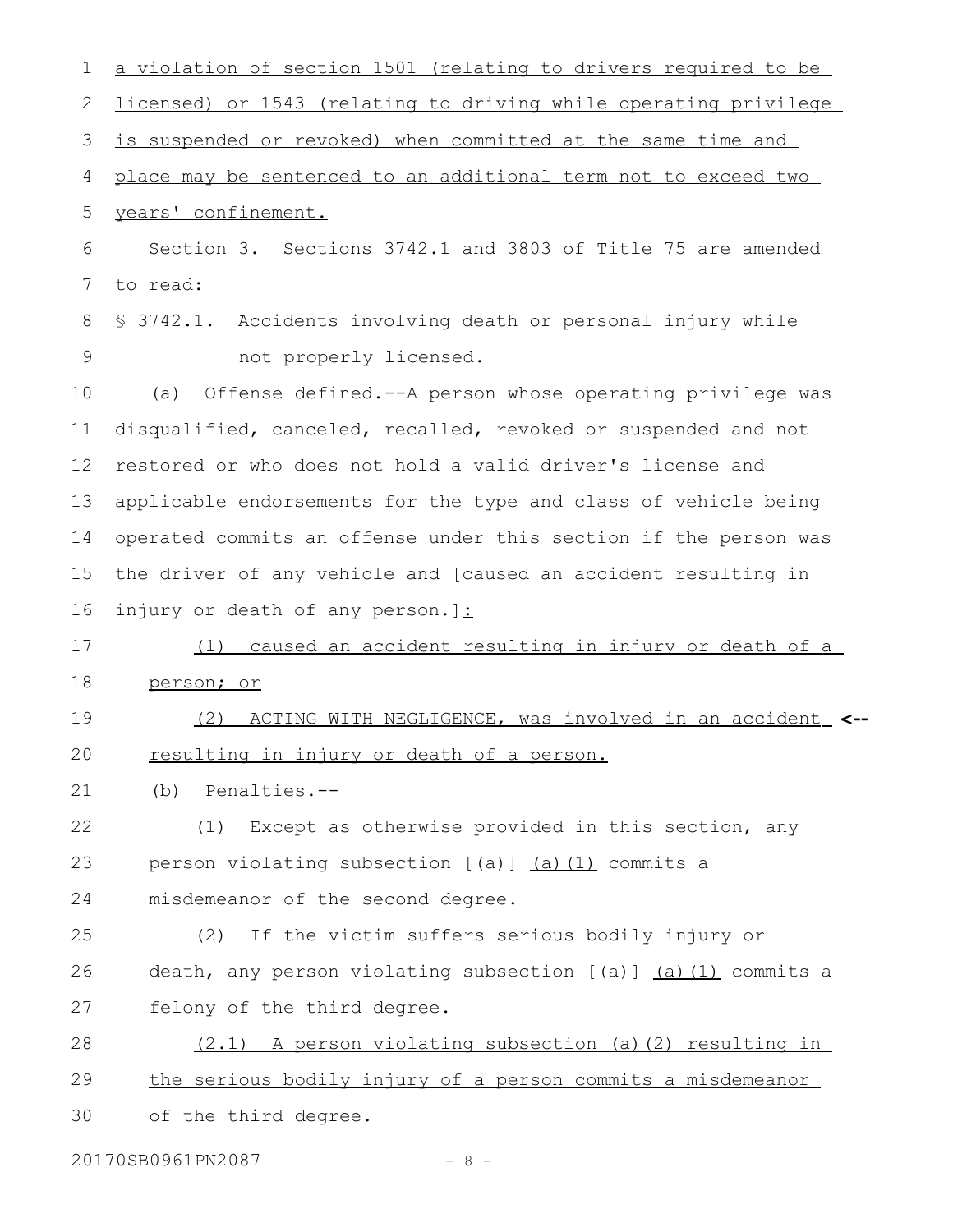(2.2) A person violating subsection (a)(2) resulting in the death of a person commits a misdemeanor of the second degree. 1 2 3

(3) Any motor vehicle, as defined in section 102 (relating to definitions), used in the commission of an offense under this section may be deemed contraband and forfeited in accordance with the provisions set forth in 18 Pa.C.S. § 6501(d) (relating to scattering rubbish). § 3803. Grading. 4 5 6 7 8 9

10

(a) Basic offenses.--Except as provided in subsection (b):

(1) An individual who violates section 3802(a) (relating to driving under influence of alcohol or controlled substance) and has  $f$ no more than $f$  one prior offense commits a <-misdemeanor for which the individual may be sentenced to a term of imprisonment of not more than six months and to pay a fine under section 3804 (relating to penalties). 11 12 13 14 15 16

(2) An individual who violates section 3802(a) and has [more than one prior offense] two prior offenses commits a misdemeanor of the second degree. 17 18 19

(3) An individual who violates section 3802 and has three or more prior offenses or has previously been convicted of a violation of section 3735 (relating to homicide by vehicle while driving under influence) commits a felony of the third degree. 20 21 22 23 24

(b) Other offenses.-- 25

(1) An individual who violates section 3802(a)(1) where there was an accident resulting in bodily injury, serious bodily injury or death of any person or in damage to a vehicle or other property, or who violates section 3802(b), (e) or (f) and who has [no more than] one prior offense 26 27 28 29 30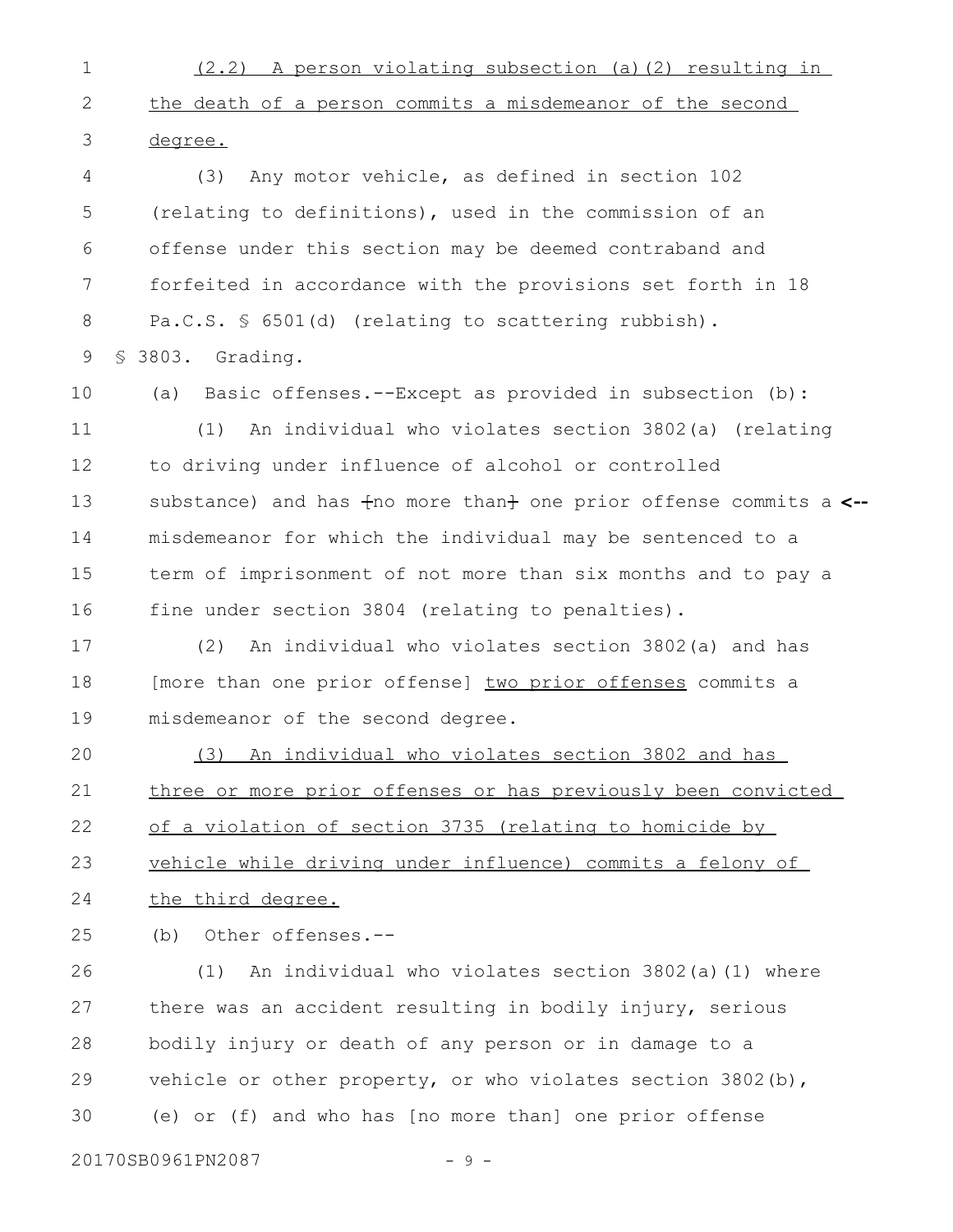commits a misdemeanor for which the individual may be sentenced to a term of imprisonment of not more than six months and to pay a fine under section 3804. 1 2 3

(2) An individual who violates section 3802(a)(1) where the individual refused testing of [blood or] breath or chemical testing pursuant to a valid search warrant, court order or any other basis permissible by the Constitution of the United States and the Constitution of Pennsylvania, or who violates section 3802(c) or (d) and who has no prior offenses commits a misdemeanor for which the individual may be sentenced to a term of imprisonment of not more than six months and to pay a fine under section 3804. 4 5 6 7 8 9 10 11 12

(3) An individual who violates section 3802(a)(1) where there was an accident resulting in bodily injury, serious bodily injury or death of any person or in damage to a vehicle or other property, or who violates section  $3802(b)$ , (e) or (f) and who has [more than one prior offense]  $two$ prior offenses commits a misdemeanor of the first degree. 13 14 15 16 17 18

(4) An individual who violates section 3802(a)(1) where the individual refused testing of [blood or] breath or chemical testing pursuant to a valid search warrant, court order or any other basis permissible by the Constitution of the United States and the Constitution of Pennsylvania, or who violates section 3802(c) or (d) and who has one [or more] prior [offenses] offense commits a misdemeanor of the first degree. 19 20 21 22 23 24 25 26

(4.1) An individual who violates section 3802(a)(1) where the individual refused testing of breath or chemical testing pursuant to a valid search warrant, court order or any other basis permissible by the Constitution of the United 27 28 29 30